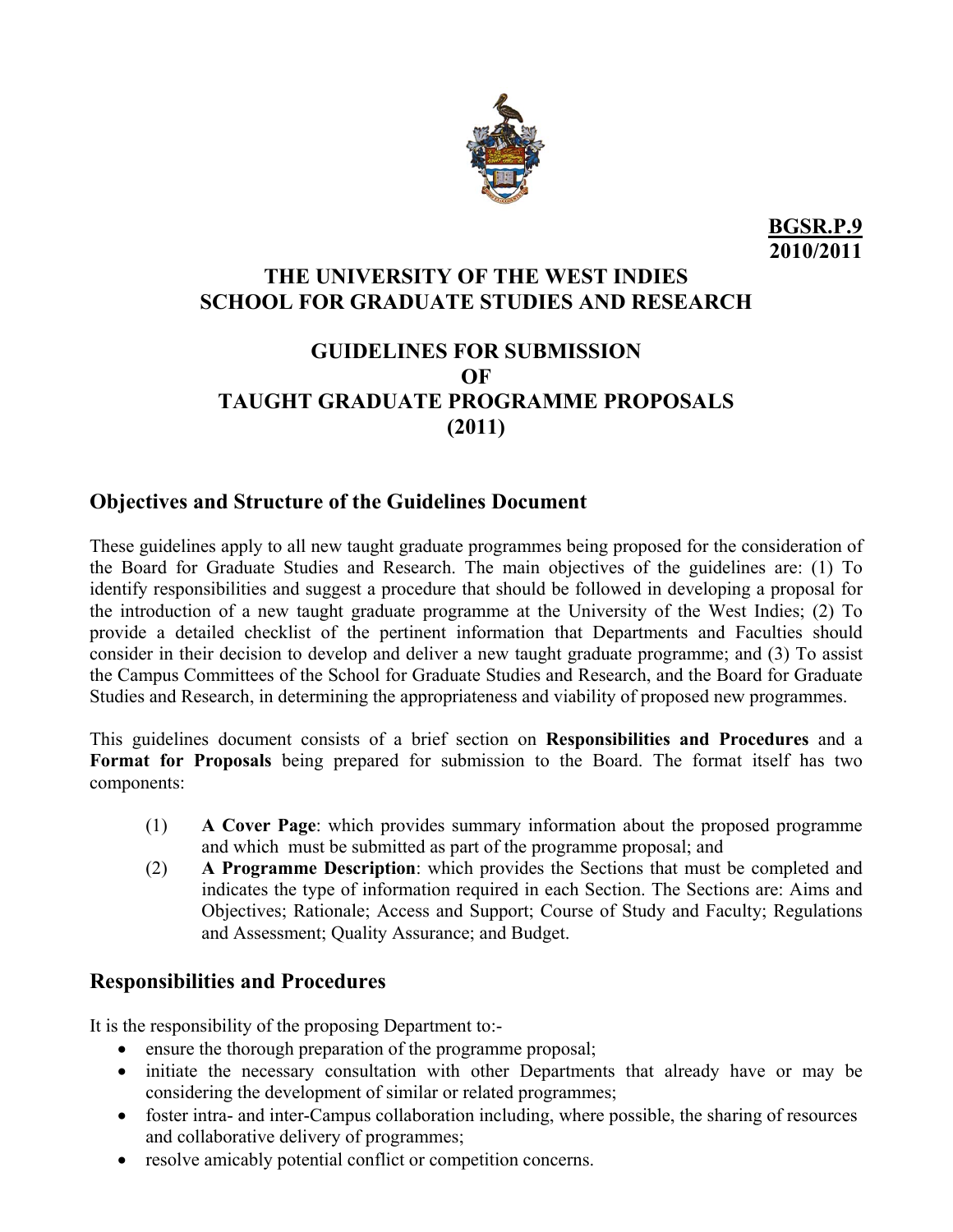Beyond these responsibilities, the proposing Department should pay particular attention to early consultation with:

- (a) The Campus Librarian, with regards to library resources, equipment and access;
- (b) The Campus Bursar, to ensure the development of a realistic budget for the programme;
- (c) The Open Campus, where distance delivery is proposed, and especially if the programme is designed to reach an audience beyond the students registered to the Campus, and
- (d) The IDU for guidance with course outlines, learning outcomes, etc.
- (e) The Computer Centre regarding any additional call on their resources.

Departments are urged to include the persons listed above, or their nominees, in their Programme Planning Committee, so that relevant information may be obtained and expertise shared in a timely manner.

Once a draft Proposal has been prepared, it should be circulated directly to the appropriate Departments and Faculties on all Campuses for comment. It is expected that within thirty days of receipt of the Programme Proposal, Departments and Faculties should respond with comments; these might include general advice and suggestions, possible articulation opportunities, opportunities for collaboration and resource sharing, enrollment trends in related programmes, and problems and concerns. All responses should be addressed to the proposing Dean, with a copy to the Head of Department. Following this exercise, a revised comprehensive Proposal should be prepared and submitted to the Chair, Campus Committee for Graduate Studies and Research for the Committee's review and recommendations; and for onward submission to the Board for Graduate Studies and Research, should the Campus Committee so decide. All proposals so submitted should include the written responses of other Departments and Faculties as Appendices to the Proposal. Any written confirmation of support for the programme received from the Campus Librarian, Campus Bursar, IDU or Open Campus (as appropriate) should also be appended as part of the proposal. Proposals should be submitted to the Campus Committee in the Semester preceding that in which they are to be considered by the Board for Graduate Studies and Research.

The Board for Graduate Studies and Research may: (1) Approve the Programme unconditionally; (2) Approve the Programme conditionally, subject to minor modifications or clarifications to be overseen by the Chair of the Campus Committee and/or the Chair of the Board; (3) Request a resubmission, following major modifications to the Programme or Proposal; (4) Not approve the Programme; in such an event, it is the responsibility of the Board to provide a clear rationale for its decision. In certain circumstances, e.g., where the proposed Programme represents a significant academic departure for the Campus; where it utilizes a new or experimental pedagogical format or mode(s) of delivery; where it may lead to professional licensure; or where it is designed to articulate with licensure programmes; the Board may request expert external advice or evaluation of the Programme. In rare circumstances, and subject to the recommendation of the Chair of the Campus Committee for Graduate Studies and Research, a proposed Programme may be approved administratively by the Chair of the Board for Graduate Studies and Research. In such cases, the Proposal must be brought to the next Meeting of the Board for ratification.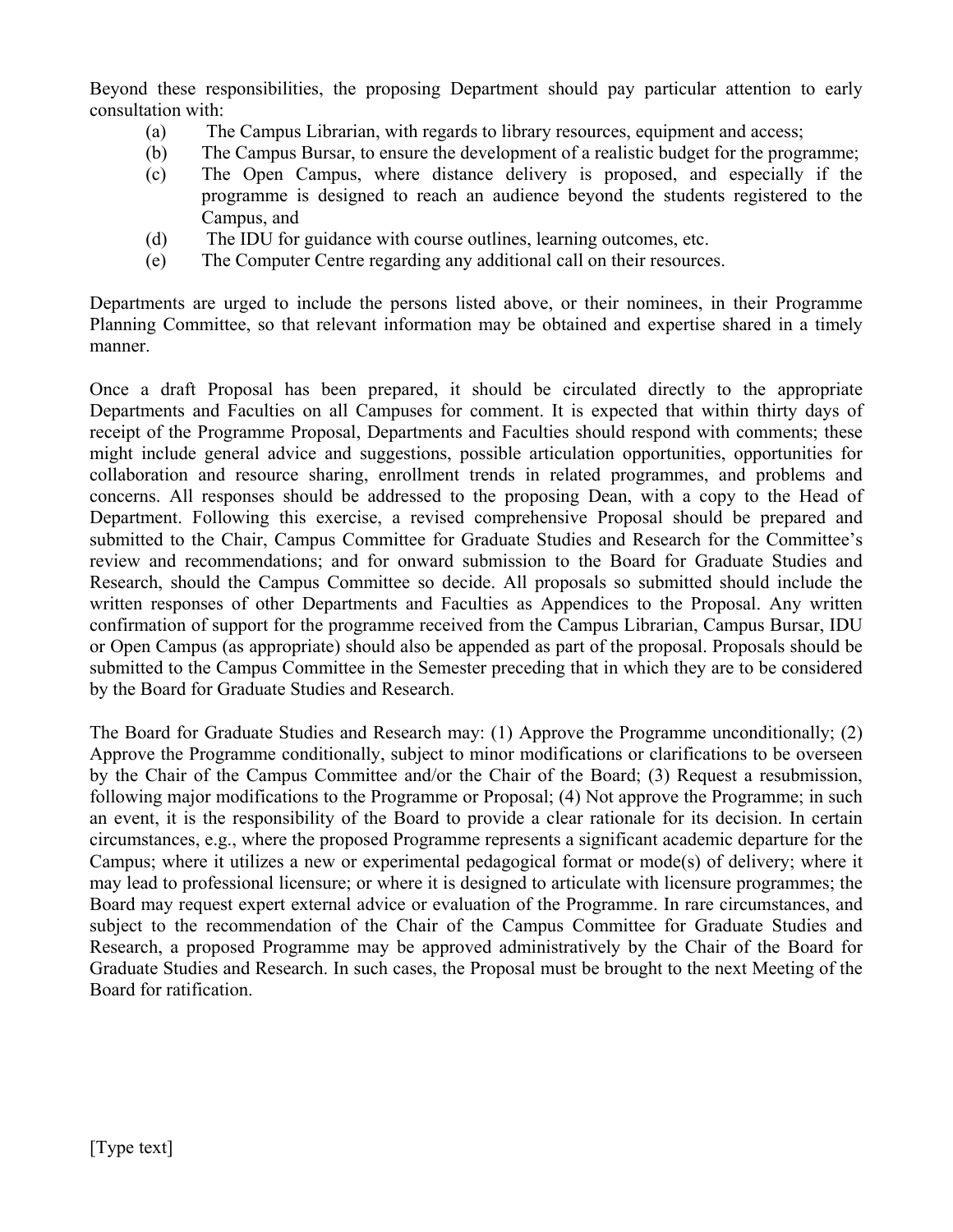## **EVIDENCE OF CONSULTATION − CHECKLIST**

|                             | Signature or email appended |
|-----------------------------|-----------------------------|
| Campus Librarian            |                             |
|                             |                             |
| <b>Bursary</b>              |                             |
|                             |                             |
| Open Campus                 |                             |
|                             |                             |
| IDU                         |                             |
|                             |                             |
| <b>Computer Centre</b>      |                             |
|                             |                             |
| Cross-Campus Consultation - |                             |
| Cave Hill                   |                             |
| Mona                        |                             |
| St. Augustine               |                             |
| Other Departments/Entities  |                             |
|                             |                             |
|                             |                             |
|                             |                             |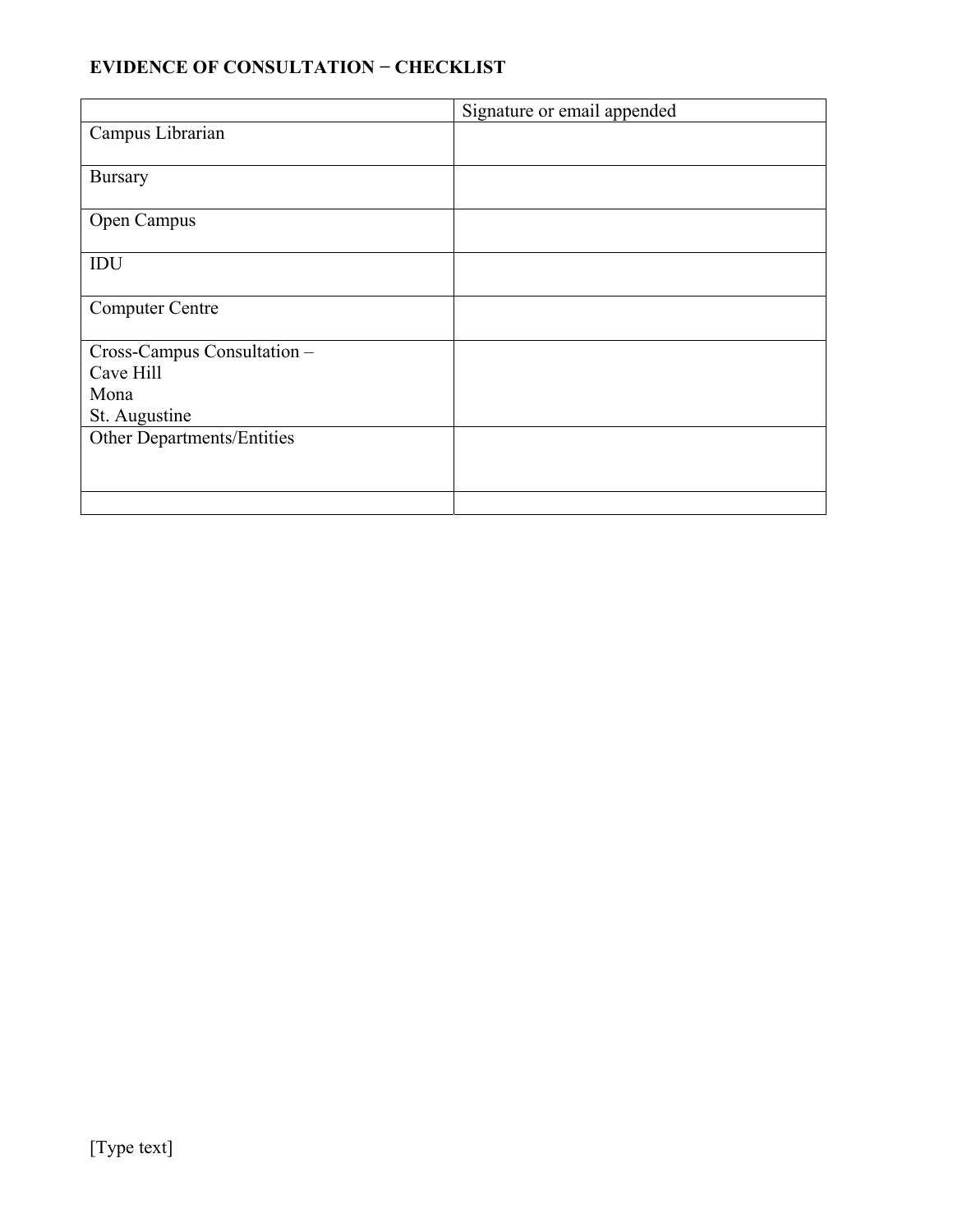

#### **THE UNIVERSITY OF THE WEST INDES NEW TAUGHT GRADUATE PROGRAMME PROPOSAL**

# **COVER PAGE**

| <b>CAMPUS:</b>                                                          |  |
|-------------------------------------------------------------------------|--|
| PROPOSED PROGRAMME TITLE:                                               |  |
| <b>PROPOSED AWARD:</b>                                                  |  |
| (e.g. Masters; Diploma)                                                 |  |
| <b>ACADEMIC UNIT(S) THAT WILL OFFER PROGRAMME:</b>                      |  |
| <b>DELIVERY MODE:</b>                                                   |  |
| (e.g. Face to Face; Distance)                                           |  |
| <b>TOTAL CREDITS:</b>                                                   |  |
| <b>DURATION OF PROGRAMME:</b>                                           |  |
| (including Internship, Research Project, other)<br>PROPOSED START DATE: |  |
|                                                                         |  |
| PROGRAMME SUMMARY:                                                      |  |
|                                                                         |  |
|                                                                         |  |
|                                                                         |  |
|                                                                         |  |
|                                                                         |  |
|                                                                         |  |
|                                                                         |  |
|                                                                         |  |
|                                                                         |  |
|                                                                         |  |
|                                                                         |  |
| <b>SIGNATURES:</b><br><b>DATES:</b>                                     |  |
| Head of Department                                                      |  |
|                                                                         |  |
| <b>Bursar</b>                                                           |  |
| Dean of Faculty <sup>1</sup>                                            |  |
| Campus Coordinator, <sup>2</sup> SGSR                                   |  |
|                                                                         |  |

 1  **Through this signature, the Dean confirms that the IDU, the Campus Librarian and Open Campus representative (as appropriate) have been consulted and are satisfied with the Programme from the perspective of their responsibilities.2 The Campus Coordinator confirms that the Campus Committee has agreed to forward the Programme to the Board for Graduate Studies and Research for consideration.**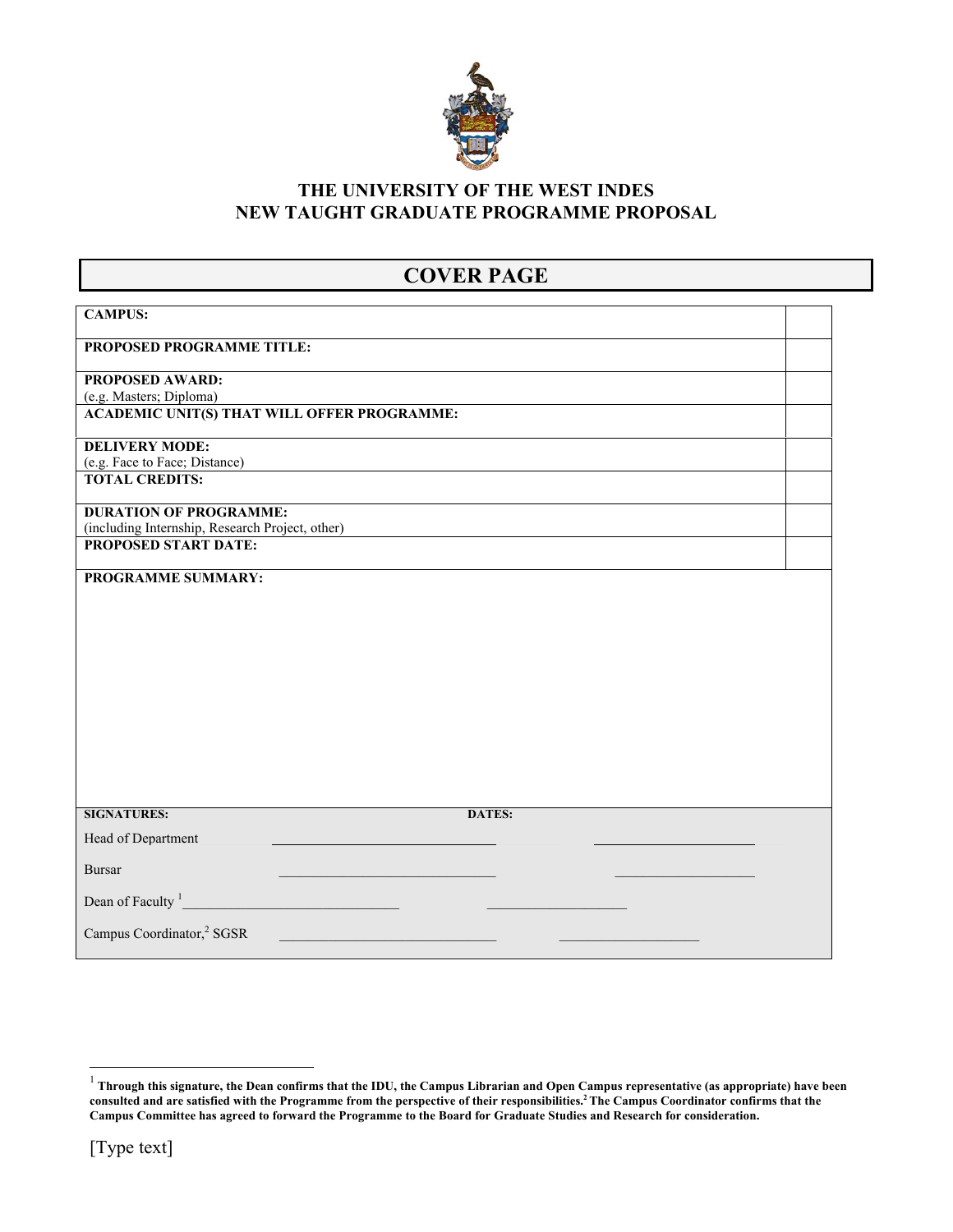## **FOR BGSR USE ONLY:**

 $\Box$  Approved  $\Box$  Conditional Approval  $\Box$  Modify and Resubmit  $\Box$  Not Approved

Chair, BGSR \_\_\_\_\_\_\_\_\_\_\_\_\_\_\_\_\_\_\_\_\_\_\_\_\_\_\_\_\_\_\_\_\_\_\_\_\_ Date \_\_\_\_\_\_\_\_\_\_\_\_\_\_\_\_\_\_\_\_\_\_

 $\mathcal{L}_\mathcal{L} = \mathcal{L}_\mathcal{L}$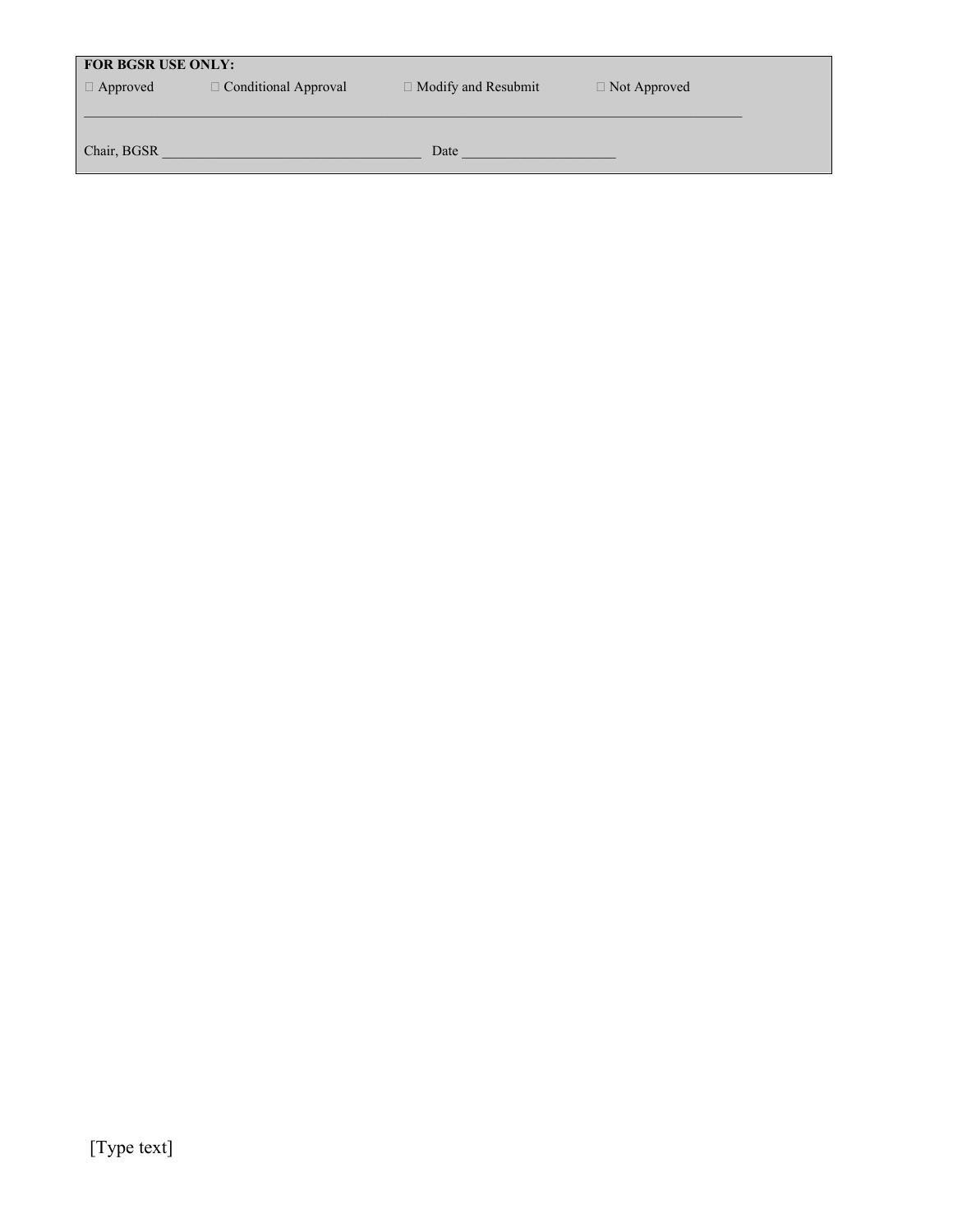# **PROGRAMME DESCRIPTION**

#### **A. ACADEMIC AIMS AND OBJECTIVES**

- 1. Describe the academic purpose, goals and objectives of the proposed programme.
- 2. Indicate if the programme replaces an existing programme(s) or is an entirely new programme, *sensu*, no similar programme previously existed. If the former, indicate whether the programme is primarily or exclusively a restructuring of existing courses.
- 3. Explain how the programme advances the Departmental, Faculty, Campus and/or the University Strategic Plan, and show how the delivery of the programme will facilitate implementation of the Strategic Plan(s).
- 4. What is the expected life of the programme? What factors (internal and external) could assure or threaten the sustainability of the programme?

#### **B. RATIONALE**

- 1. Identify existing or projected programmes in the same or related area at any of the Campuses and their possible impact on the proposed programme.
- 2. Provide evidence of appropriate consultation with other Campuses. Summarisetheresults of the consultations, emphasizing those from Campuses with similar programmes. Identify opportunities for inter-programme articulation and inter-campus collaboration in programme delivery, as appropriate. Identify how any undue competition or conflicts between the Campuses arising from the delivery of the proposed programme would be resolved.
- 3. Identify similar programmes, if any, at other institutions outside of the UWI and the possible impact of these on the proposed programme.
- 4. Justify the need for the programme in terms of the clientele and the developmental needs of the country and region, and indicate how these needs were established.
- 5. For programmes designed to prepare graduates for immediate employment, assess the likely employment demand. Indicate any employers who have specifically requested the development of the programme.

#### **C. BUSINESS MOTIVATION**

[Type text]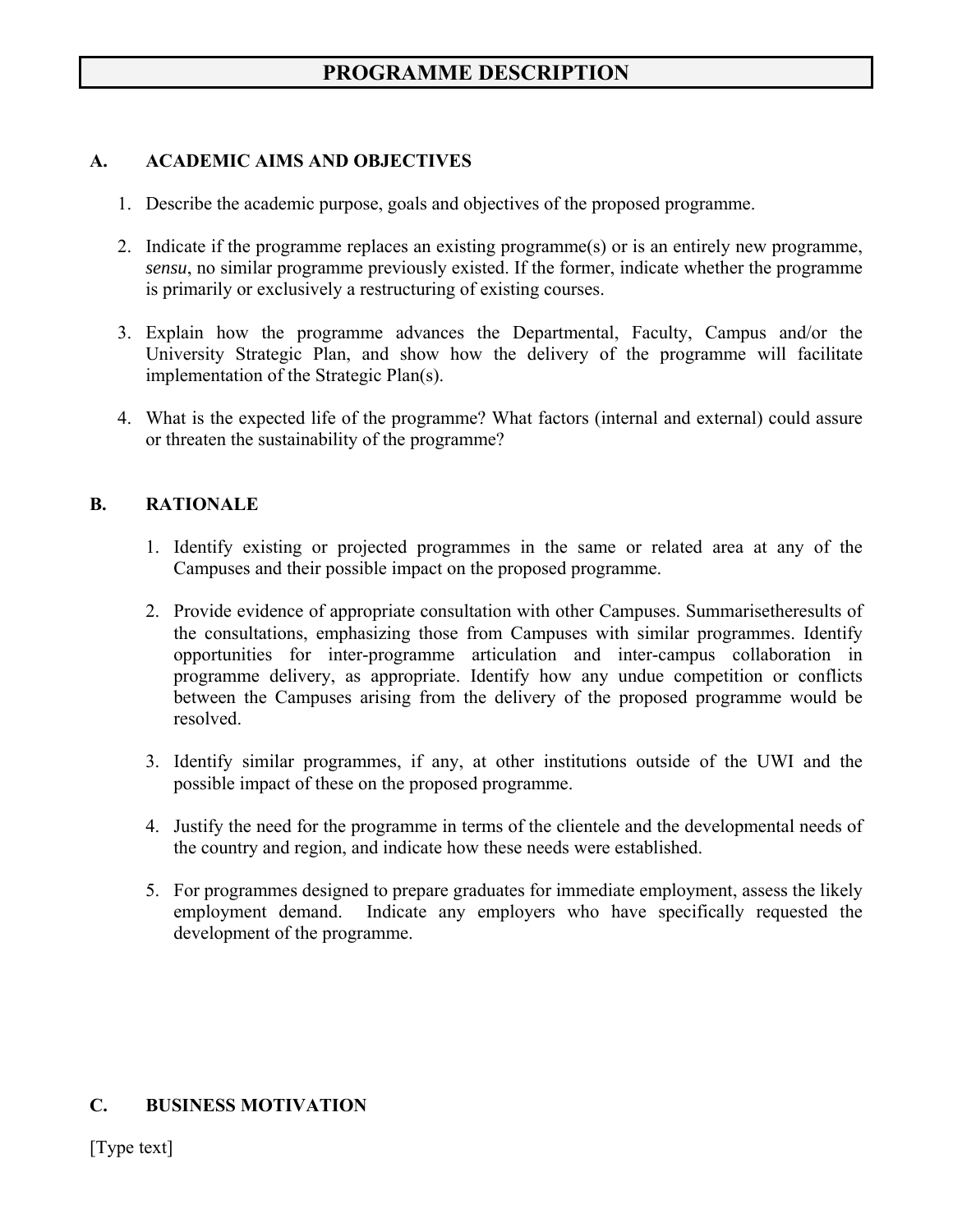Provide a summary statement on the business motivation for the programme outlining the Financial Objectives – what financial objectives are attached to the programme over the short, medium and long term? Is it expected just to cover costs? If expected to generate a surplus are their specific applications planned, e.g. research projects, acquisition of specialized equipment, supplementary revenue ot offset non-UGC funded departmental costs?

If the programme is not expected to generate a surplus within the short or medium term (3-5 years) but has the potential to be a significant contributor in the longer term, the statement must advance compelling justification for the Campus to make the initial business investment, and the proposal must receive the explicit approval of the Principal or relevant committee before submission to the Board for Graduate Studies.

## **D. ESTABLISH DEMAND**

Indicate the likely demand for the programme and estimate enrollment over a three to five year period. Indicate how the estimate of demand was determined, providing summaries of any surveys, focus groups, expert informants, strong inference drawn from relevant promary data and the ability to finance programme fees into sustainable students enrolment, at the very least, over the first three years. Note that anectodal evidence is not a useful basis for establishing demand and that students' expression of interest is helpful, but not a sufficient indicator of market demand.

### **E. MARKETING & ADVERTISING**

- **a)** Enumerate the approaches that will be taken to:-
	- initially identify and sensitise the target markets of students and likely sources of financial and other support
	- promote the programme
	- implement an advertising "campaign" to complement the marketing initiatives.
- **b**) Indicate how and when existing markets will be targeted in succeeding years to assure the sustainability of the programme.
- **c)** Indicate how marketing and admissions processes might encourage increased participation of persons from the UWI 12 Countries and from extra-regional participants.

#### **F. ACCESS AND SUPPORT**

- 1. Describe the criteria for admission of students to the proposed programme. and how the programme will be marketed.
- 2. Describe the mode(s) of delivery to be used in the programme and indicate the instructional support arrangements that will be provided. If use of Open Campus resources is envisaged,

indicate that the appropriate consultations have been conducted and confirm that the Open Campus has agreed to provide the Distance facilities and resources needed for the programme.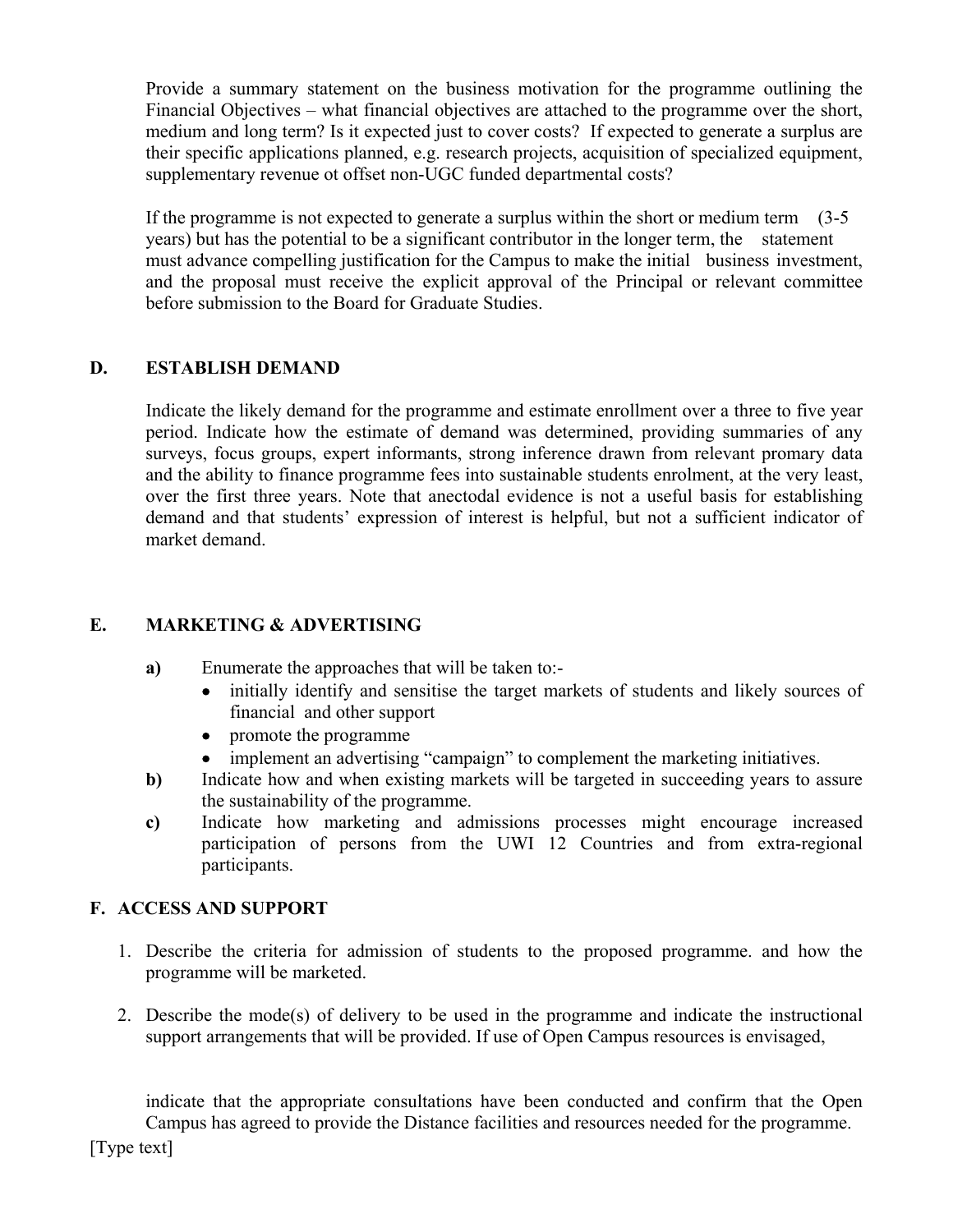3. Identify the academic staff, administrative support, teaching materials, lecture-, lab- and tutorial facilities, and other campus UGC- and non-UGC-funded resources (e.g. Library) required to support the programme. Itemise the resources required according to expected availability at intra-faculty, inter-faculty and non-campus levels, and an estimate of quantities developed using appropriate units of measurement e.g. hours, student numbers, etc. Indicate whether these are currently available, and if not, how they will be acquired.

(This aspect of the proposal should be carefully reviewed by the Head of Department and Dean to ensure that the resources required can be accommodated within departmental and faculty resource utilisation planning and if not, for the proposal to include the cost of acquiring these resources through special employment arrangements internally and/or externally. The Head and Dean will agree with the Programme Initiator the extent to which the programme will be required to bear the marginal costs of its delivery, and an estimate developed and incorporated in the proposal as a flat figure over a period or as a function of annual revenues. This agreement must be submitted as part of the proposal.)

4. Obtain advice from the Bursary, regarding the basis on which the utilization of Campus bursarial, registrarial and other resources is to be recovered from self-funded programmes. The Bursary will provide this after consultation with the Deans.

## **G. COURSE OF STUDY AND FACULTY**

- 1. Provide a complete outline of the course of study, including course syllabi, credits and a current and comprehensive reading list for each course. Describe the objectives, scope, duration and credit weighting of any proposed Research Project.
- 2. Describe proposed arrangements for any required attachments, agency placements, internships, and fieldwork, *inter alia*. Provide a list of prospective affiliates, as appropriate.
- 3. Provide brief biodata of current faculty members who will implement the programme, and describe the qualifications of any faculty to be hired. Identify the Programme Director or Coordinator.
- 4. Describe the responsibility and qualifications of non-UWI persons who will be involved in programme delivery, whether in course delivery, supervision of Research Projects, fieldwork, internships or attachments. Indicate the mechanisms for selecting such persons to ensure that students receive a high quality experience.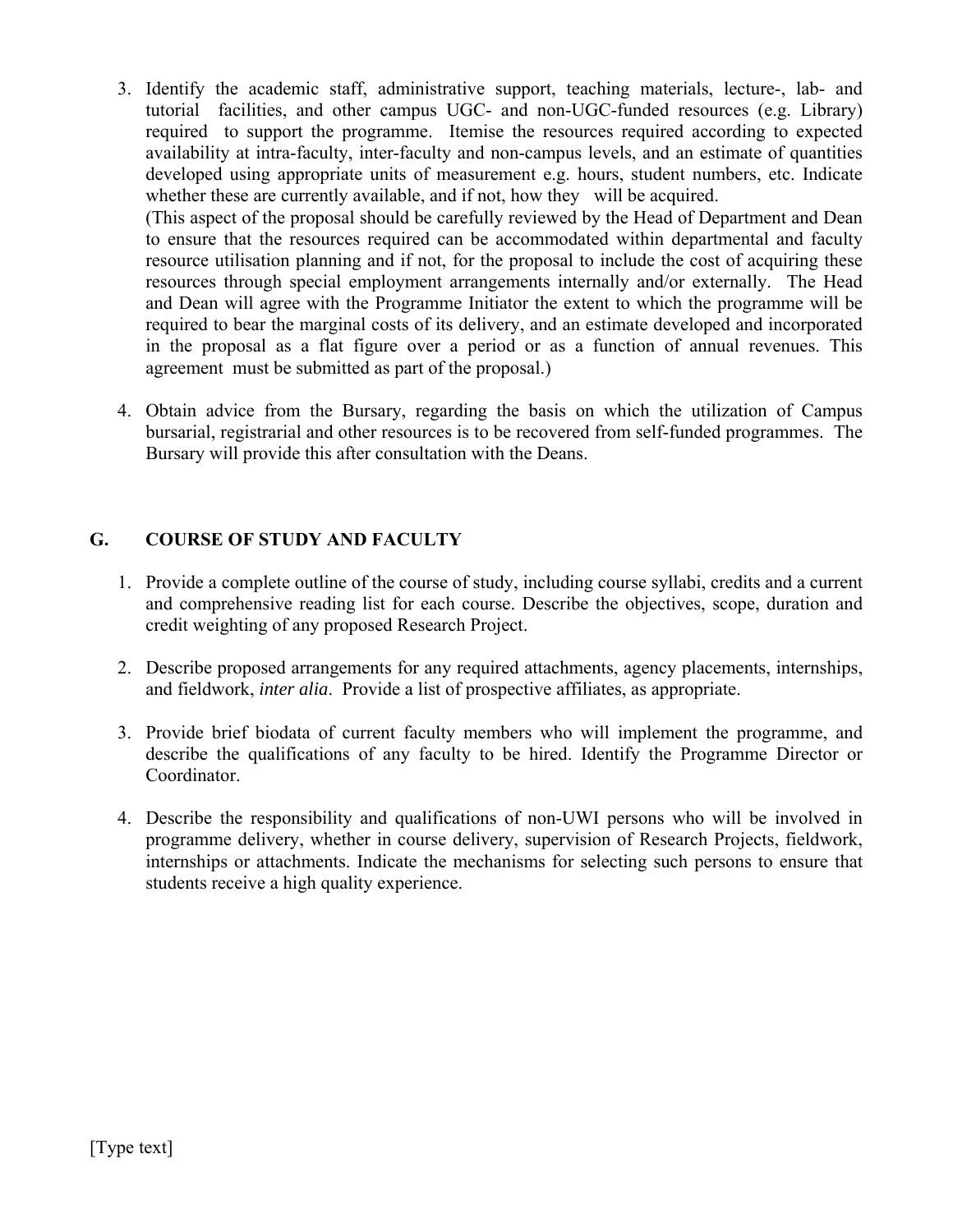## **H. REGULATIONS AND ASSESSMENT PROCEDURES**

All Regulations and Assessment Procedures must be consistent with those provided in the University of the West Indies Regulations for Graduate Degrees and Diplomas.

| Course load/semester; part-time/full time:                                                |  |
|-------------------------------------------------------------------------------------------|--|
| Number of failures per semester:                                                          |  |
| <b>Re-sit Examinations:</b>                                                               |  |
| Assessment procedures for<br>courses,<br>coursework, fieldwork, internships, or<br>other: |  |
| Assessment procedures for Research<br>Project (as appropriate):                           |  |
| Time limits for completion:                                                               |  |

## **I. QUALITY ASSURANCE**

All Quality Assurance procedures described must be consistent with those provided in the University of the West Indies Regulations for Graduate Degrees and Diplomas.

- 1. Describe how the proposed programme will be assessed and reviewed.
- 2. Establish a Board of Examiners and indicate the schedule of Examiners' Meetings for the programme.
- 3. For professional programmes for which accreditation is to be sought, state the accrediting agency and a timetable for completing the accreditation process.

## **J. BUDGET**

This Section must be completed for all programmes, but is of particular importance in the case of non-UGC funded programmes.

[Type text]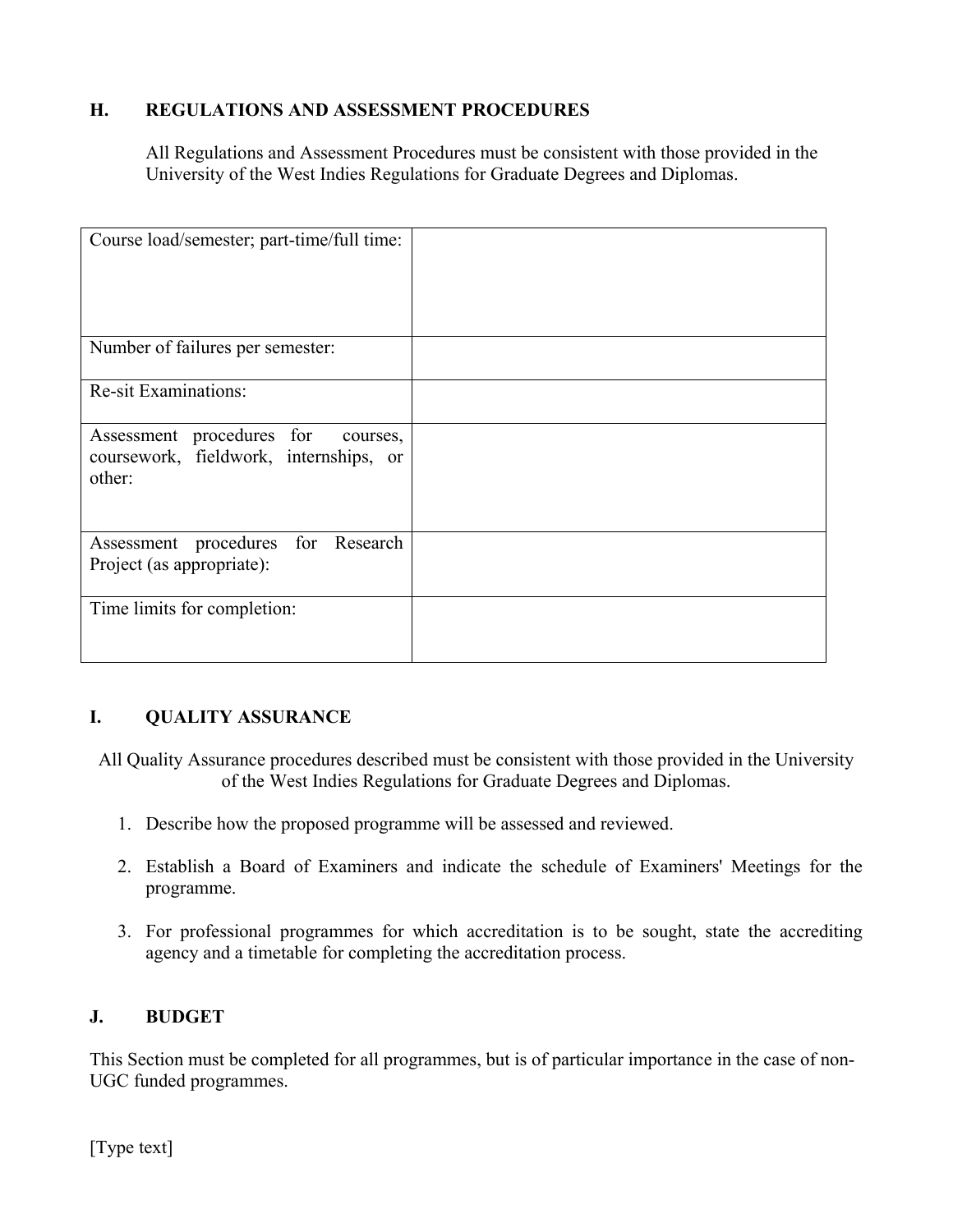#### **PROPOSAL TO ESTABLISH PROGRAMME FINANCIAL VIABILITY**

# **[Show all assumptions on a separate sheet] EXHIBIT I**

|                                                                       | <b>Unit of</b>      | Year 0 | Year 1 | Year 2 | Year 3 | Year 4 | Year 5 |
|-----------------------------------------------------------------------|---------------------|--------|--------|--------|--------|--------|--------|
|                                                                       | <b>Estimation</b>   |        |        |        |        |        |        |
|                                                                       |                     |        |        |        |        |        |        |
| <b>Proposal Development Costs</b>                                     |                     |        |        |        |        |        |        |
| Programme Design - Internal<br>1.<br>staff (if applicable)            | Hours*Rate          |        |        |        |        |        |        |
| Programme Design - External<br>2.                                     | Hours*Rate          |        |        |        |        |        |        |
| staff                                                                 |                     |        |        |        |        |        |        |
| 3. Market Analysis: Surveys, Focus                                    |                     |        |        |        |        |        |        |
| Groups etc. (specify)                                                 |                     |        |        |        |        |        |        |
| 4. Course Writing - New                                               |                     |        |        |        |        |        |        |
| - Modified<br>5.Academic<br><b>Consultations</b><br>$\boldsymbol{\&}$ |                     |        |        |        |        |        |        |
| <b>Review - communication</b>                                         |                     |        |        |        |        |        |        |
| 6. Other Costs (specify)                                              |                     |        |        |        |        |        |        |
| <b>TOTAL Development Costs</b>                                        |                     |        |        |        |        |        |        |
| <b>INCOME AND EXPENDITURE</b>                                         |                     |        |        |        |        |        |        |
| <b>Tuition Fees</b>                                                   |                     |        |        |        |        |        |        |
| <b>Reimbursable Book Cost</b>                                         |                     |        |        |        |        |        |        |
| <b>Reinbursable Refreshment</b>                                       |                     |        |        |        |        |        |        |
| <b>Tuition Fee Package - New</b>                                      |                     |        |        |        |        |        |        |
| No. of Registrations - New                                            |                     |        |        |        |        |        |        |
| <b>Tuition Income - New Students</b>                                  |                     |        |        |        |        |        |        |
| No. of Registrations - Repeat                                         |                     |        |        |        |        |        |        |
| <b>Tuition Fees - Repeat</b>                                          |                     |        |        |        |        |        |        |
| <b>Tuition Income - Repeat Students</b>                               |                     |        |        |        |        |        |        |
| <b>TOTAL TUITION INCOME</b>                                           |                     |        |        |        |        |        |        |
|                                                                       |                     |        |        |        |        |        |        |
| RECURRENT EXPENDITURE                                                 |                     |        |        |        |        |        |        |
| <b>Teaching Costs - Internal faculty</b>                              | Hours*Rate          |        |        |        |        |        |        |
| <b>Teaching Costs - External faculty</b>                              | Hours*Rate          |        |        |        |        |        |        |
| <b>Administrative Support - Full Time</b>                             | <b>Salary Costs</b> |        |        |        |        |        |        |
| <b>Administrative Support - Part Time</b>                             | Hours*Rate          |        |        |        |        |        |        |
| <b>Programme Coordinator's Fee</b>                                    | x%*Tuition          |        |        |        |        |        |        |
|                                                                       | Revenues or         |        |        |        |        |        |        |
| <b>External Examiners' Fees</b>                                       | other basis         |        |        |        |        |        |        |
|                                                                       |                     |        |        |        |        |        |        |
| <b>External Examiners' Expenses</b>                                   |                     |        |        |        |        |        |        |
| <b>Development</b><br>(unabsorbed<br>Cost<br>portion)                 |                     |        |        |        |        |        |        |
| <b>Lecture &amp; Teaching Facilities</b>                              |                     |        |        |        |        |        |        |

[Type text]